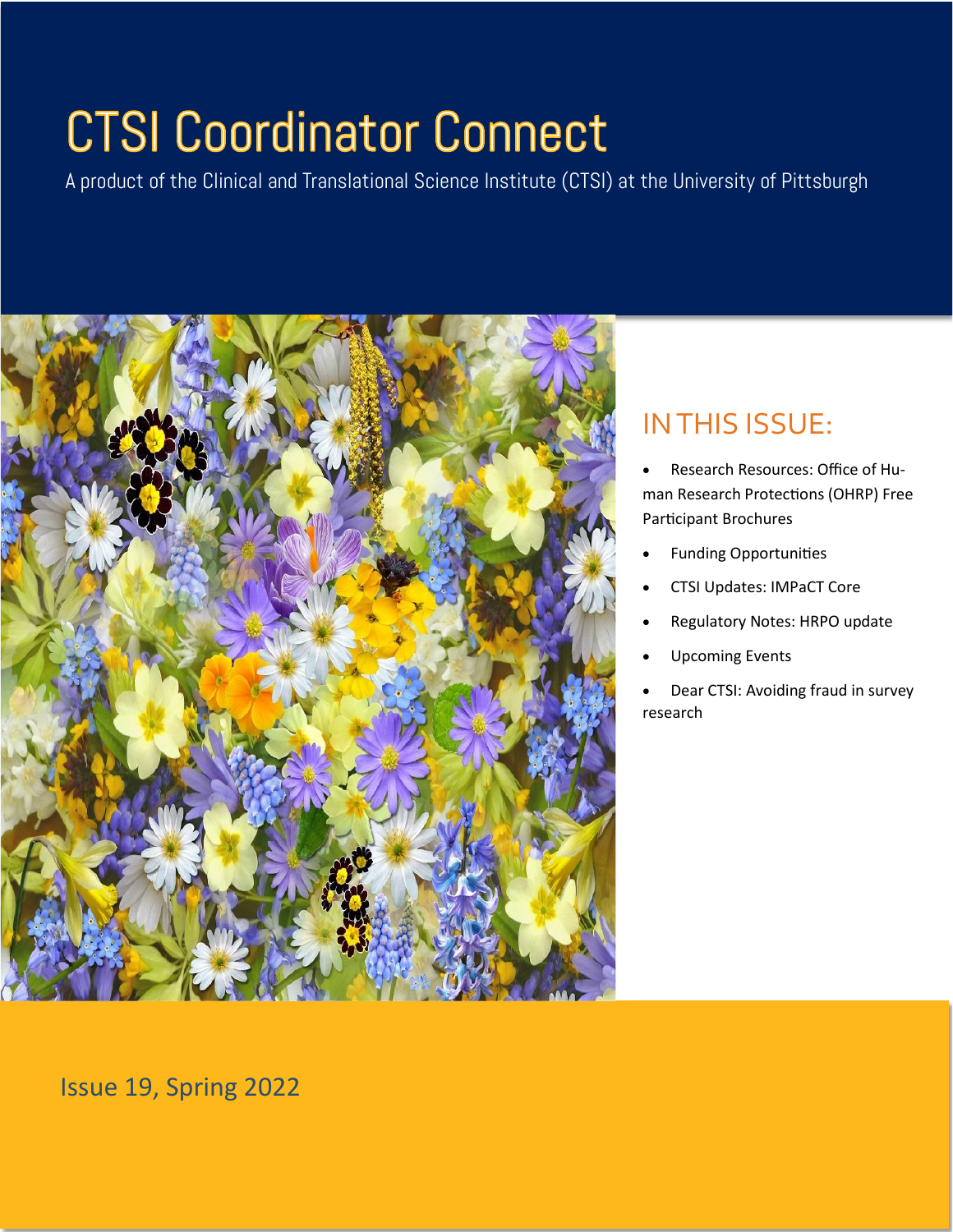# RESEARCH RESOURCES | Office For Human Research Protections (OHRP) Free Participant **Brochures**

Community members without previous exposure may find the idea of research participation intimidating. Phrases like "I don't want to be a guinea pig" or "I don't want you to experiment on me" are familiar to any researcher who has spent time trying to recruit participants from the general public. OHRP has designed a series of brochures that help demystify research and encourage thoughtful consideration of potential participation. These brochures are free and available to download from the OHRP [website.](https://www.hhs.gov/ohrp/education-and-outreach/about-research-participation/printable-educational-materials/index.html) The series includes:

*Learn About Research Participation,* an easy-to-read diagram which explains how research works and discusses the importance of the partnership between participants and researchers. It also highlights examples of areas where research has made improvements to public health.

*Questions to Ask When Thinking About Joining a Research Study,* a brochure which provides participants with a checklist of considerations that are helpful in making a thoughtful choice about whether or not to engage in a research study, like risks and benefits, purpose of the research, potential financial implications, privacy and confidentiality concerns, and what procedures are involved.

*Protecting Research Volunteers*, a colorful infographic that illustrates the regulations governing research and the various entities that have oversight, like OHRP, the Food and Drug Administration, and local Institutional Review Boards. This brochure explains how these entities help protect the public from harm in the research setting.

*Informational Resources Flyer,* a flyer that catalogues an online collection of resources to help participants understand more about what research is and what is involved in research participation. This flyer includes a QR code that links directly to the resource library, where information in the form of infographics and educational videos are available. The resource library is designed to empower potential participants to make informed choices about study enrollment.



## FUNDING OPPORTUNITIES

CTSI'[s Research Initiative for Special Popula](https://ctsi.pitt.edu/funding/funding-opportunities/crisp-ctsi-s-research-initiative-for-special-populations/)[tions \(CRISP\) Pilot Awards](https://ctsi.pitt.edu/funding/funding-opportunities/crisp-ctsi-s-research-initiative-for-special-populations/)

CTSI is now accepting applications for the 2022 CRISP funding cycle. CRISP offers campus investigators up to \$25,000 in funding to support research initiatives that work with groups that are frequently underrepresented in research. For the 2022 competition, applications that demonstrate meaningful integration of a community ambassador into the research team may be eligible for an additional \$5,000 in bonus funding to support the ambassador position. A meaningful partnership or collaboration would include demonstration of contribution to the research project from inception to implementation as a team member providing unique insight into the special population of interest.

[Improving Postpartum Maternal Outcomes](https://www.pcori.org/funding-opportunities/announcement/improving-postpartum-maternal-outcomes-populations-experiencing-disparities-cycle-2-2022)  [for Populations Experiencing Disparities](https://www.pcori.org/funding-opportunities/announcement/improving-postpartum-maternal-outcomes-populations-experiencing-disparities-cycle-2-2022)

The Patient-Centered Outcomes Research Institute (PCORI) seeks to fund large randomized controlled trials and/or observational studies comparing methods to improve early detection of and prompt care for complications up to six weeks postpartum for underserved groups who are more likely to experience health disparities, including Black, American Indian/Alaska Native (AI/AN), Hispanic, rural, and low socioeconomic status (SES) populations.

#### [Laboratories to Optimize Digital Health](https://grants.nih.gov/grants/guide/pa-files/PAR-22-154.html)

The National Institute of Mental Health seeks applications for innovative research projects to test strategies to increase the reach, efficiency, effectiveness, and quality of digital mental health interventions which may impact mental health outcomes, including suicide behaviors and serious mental illness. It is expected that the proposed digital mental health platforms will be well established, provide evidence-based interventions and have a substantial existing user base.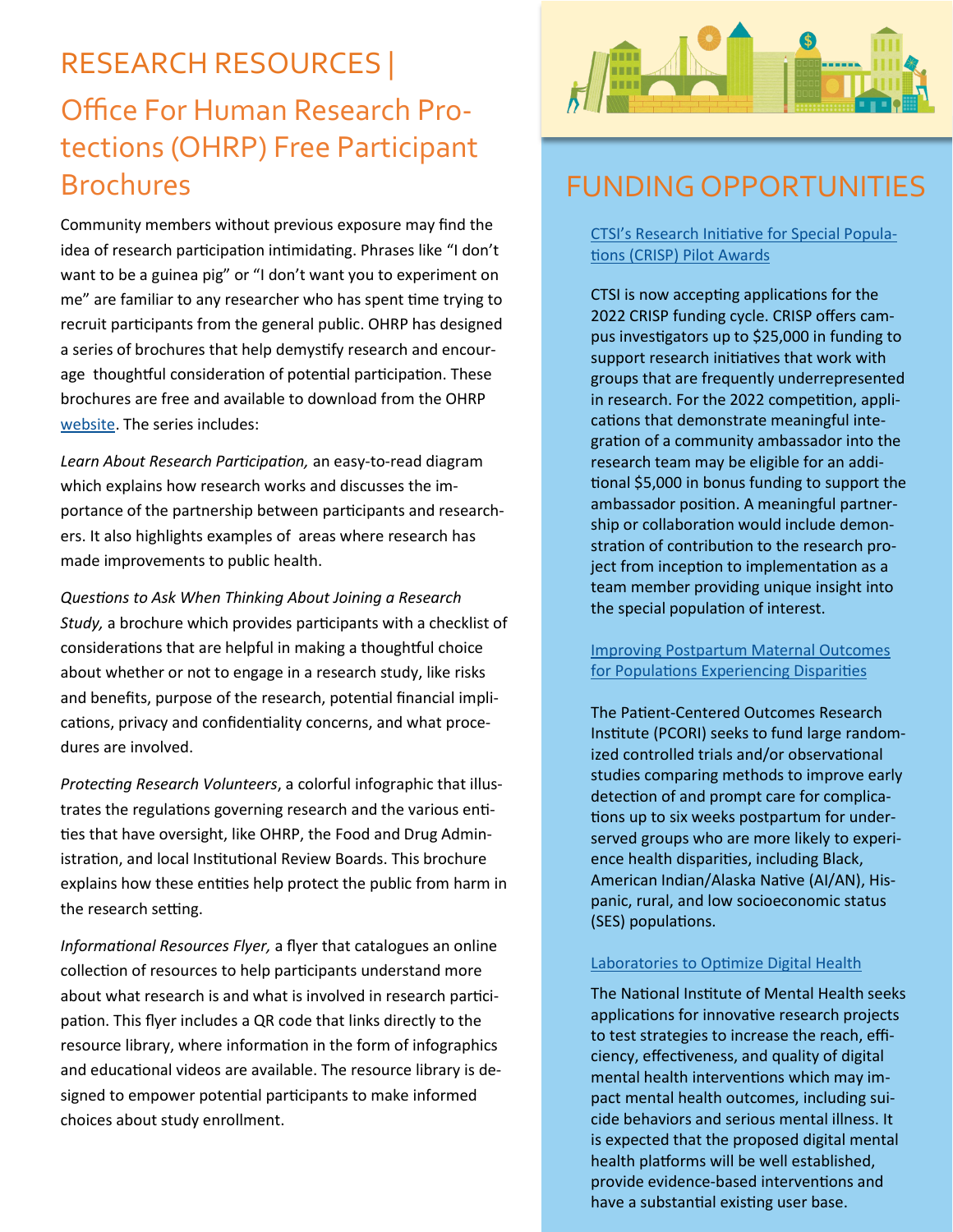# CTSI UPDATES | Making an IMPaCT

At CTSI, we use "IMPaCT" to mean the positive effect of research on society, including its effects on healthcare delivery, financing and policy, and ultimately on the health and well-being of individuals and communities. Even after we have envisioned how a research finding will impact society, we often run into barriers and delays when attempting to move it into the real world. CTSI has created the IMPaCT Core to accelerate this movement. CTSI can enhance your research impact by:

- Assisting in the selection of implementation frameworks and outcomes that fit your aims and objectives
- Designing strategies to promote the adoption and sustainment of evidence-based interventions
- Planning Needs Assessments with an eye to long-term relevance
- Providing tools to support ongoing evaluation
- Refining implementation-related elements of grant applications
- Integrating stakeholders into each step of the research process
- Integrating Human-Centered Design methods into a study plan
- Providing facilitator support for implementation research and Dissemination & Implementation science projects
- Providing pilot funding for innovative Dissemination and Implementation-focused projects
- Providing training in Dissemination and Implementation Science and Quality Improvement

To find out more about how to make an IMPaCT, email CTSI@pitt.edu, and visit our [website.](https://ctsi.pitt.edu/research-services/core-services/impact-core/)

# REGULATORY NOTES | PittPRO Electronic Data Management Section Recently Revised

The University of Pittsburgh Human Research Protection Office (HRPO) recently announced updates to the Electronic Data Management page of PittPRO protocols. Two questions have been modified and one added to address collection of anonymous, restricted, and sensitive data to help determine whether a manual data review is needed:

- 1. Will only anonymous data be collected (select NO if identifiers will be recorded at anytime during the conduct of the study)?
- 2. During this study, will restricted data as defined by the University's Data Risk Classification matrix ([https://www.technology.pitt.edu/security/data](https://www.technology.pitt.edu/security/data-risk-classification-and-compliance)-risk-classification-and-compliance) be processed, stored, or transmitted?
- 3. During this study, will sensitive data ([https://www.hrpo.pitt.edu/electronic](https://www.hrpo.pitt.edu/electronic-data-security)-data-security) be collected where disclosure of identifying information could have adverse consequences for subjects or damage their financial standing, employability, insurability, educational advancement, reputation or place them at risk for criminal or civil liability?

**If you have an action in progress, these questions will need to be answered prior to submission, and you may receive an error message if you fail to make updates.** Click the "hide/show errors" link to be directed to the questions that need to be addressed. HRPO and Pitt Information Technology have clear guidance to help. **Please visit the HRPO website and review the full** [announcement.](https://createsend.com/t/j-C2A208320B195B622540EF23F30FEDED)